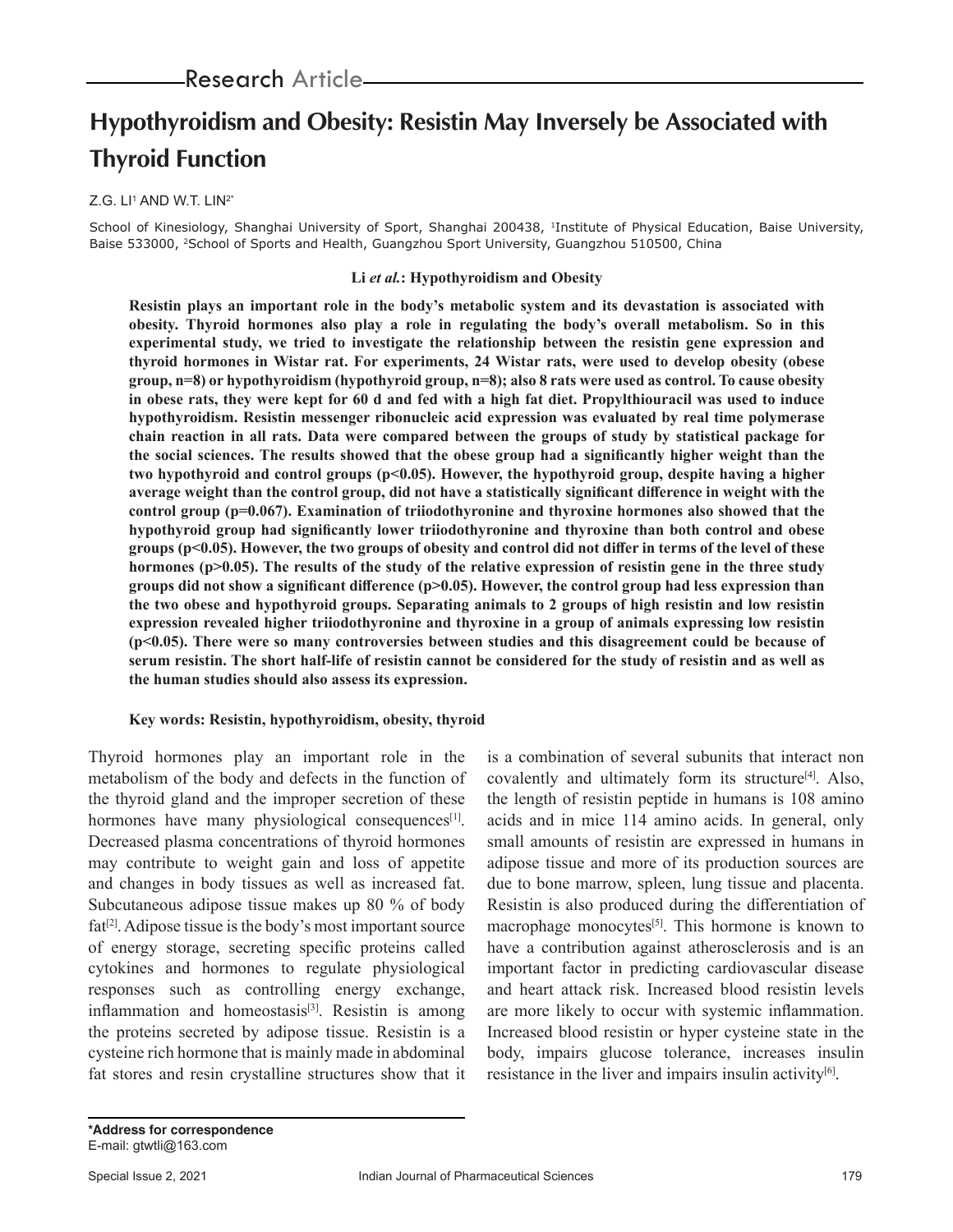Because thyroid hormones are the most well-known regulators of the body's overall metabolism as well as adipose tissue metabolism, resistin having similar roles may be associated with thyroid hormones. So, in this experimental study, we tried to investigate the relationship between the resistin gene expression and thyroid hormones in Wistar rat.

# **MATERIALS AND METHODS**

## **Study animals**

For the experiments, 24 Wistar rats were used with a mean weight of 160 g. Animal storage conditions during the experiment were controlled by temperature, humidity, light, nutrition and other biological factors. The ambient temperature was  $22\pm2$ <sup>o</sup> and its humidity was 30 % to 40 %. The amount of light applied each day and night with a period of 12 h of darkness and 12 h of light. The animals were randomly divided into three groups, one control group, one hypothyroidism groups and one obese group, each containing 8 rats. During this period (60 d), the animals in the control group received normal non medicated drinking water.

### **Induction of hypothyroidism**

To induce hypothyroidism, animals were fed high dose treatment of 10 mg/100 ml of pure propylthiouracil powder for 10 d after dissolved in drinking water. The propylthiouracil was carefully weighed by a digital scale and after dissolving in ordinary drinking water they were poured into animal drinking bowls and given to the animals.

# **Induction of obesity**

To cause obesity in the obese group, rats were kept for 60 d and fed a high fat diet. Standard mice and high fat foods were prepared for weight gain in mice (Table 1). Animal body weight was determined by the digital scale from the beginning to the end of the experiment.

# **TABLE 1: NUTRIENT COMPOSITION OF THE RATS IN THE OBESE GROUP**

| Percentage of<br>compounds | Standard diet | High fat diet |
|----------------------------|---------------|---------------|
| Protein                    | 23 %          | 17%           |
| Carbohydrate               | 65%           | 43 %          |
| Fat                        | 12%           | 40 %          |

Then, rats on a high fat diet which reached weight more than 310 g were identified as obese mice based on Lee's index $[7]$ . Lee's index was obtained from the following formula:

√Body weight/Body length×1000

This formula explains that the body weight in grams and the length of the body or height of the animal is equal to the distance from the nose to the anal area (in cm).

At the end of the  $8<sup>th</sup>$  w, after anesthesia and blood sampling from the heart, the mice were killed and samples of visceral adipose tissue were collected. The tissues in the micro tube were washed with saline and transferred to a freezer  $-80^\circ$  using a nitrogen tank. At the end of the treatment period, the animals were anesthetized by intramuscular injection (IM) of 100 mg of ketamine per kilogram of body weight (100 mg/kg, IM) with mild anesthesia and then the anesthetized animal was placed on the back on the operating table. The animal's arms and legs were fixed. And after ensuring complete anesthesia by not observing the corneal reflex, the animal's chest was opened and blood was drawn from the right atrium of their heart with clean and suitable syringes. Blood serum was irradiated by centrifugation and serum samples were kept in special doors and wings at  $-80^\circ$  without damaging the connective tissue around the thyroid (capsule), it was gently removed from the tracheal cartilage. Then, using a digital scale, the weight of the gland was obtained and analyzed in statistical studies. Specimens of rat tissue were sent to the Genetics Laboratory by the Symbol Green method to check the messenger ribonucleic acid (mRNA) level of the resistin gene mRNA by the real time polymerase chain reaction (PCR) method, which is summarized in this way.

According to the instructions, the RNA extraction kit was used. 25 mg of adipose tissue was removed from the frozen microtubule and crushed with a razor (Ultratodox T25) and homogenized using a shaker mixer. The test steps were then performed according to the kit method to complete the extraction and preparation of pure RNA.

Random hexane was used as a primer to convert total RNA to complementary DNA (cDNA) due to the high length of the RNA sequence and after binding the primers to the RNA strand was performed with the help of reverse transcriptase enzyme from RNA. The Hypoxanthine phosphoribosyltransferase (HPRT) gene was used as the housekeeping gene to control and compare the expression of the target gene (resistin). The sequence of primers used included:

# Resistin forward: 5TCATGCCCAGAACCGAGTTG3

Resistin reverse: 5CAGCCCCAGGACAAGGAAGA3

To make cDNA, according to the instructions mentioned on the US Thermo kit, it was used and finally real time PCR was performed by the cyber green method. The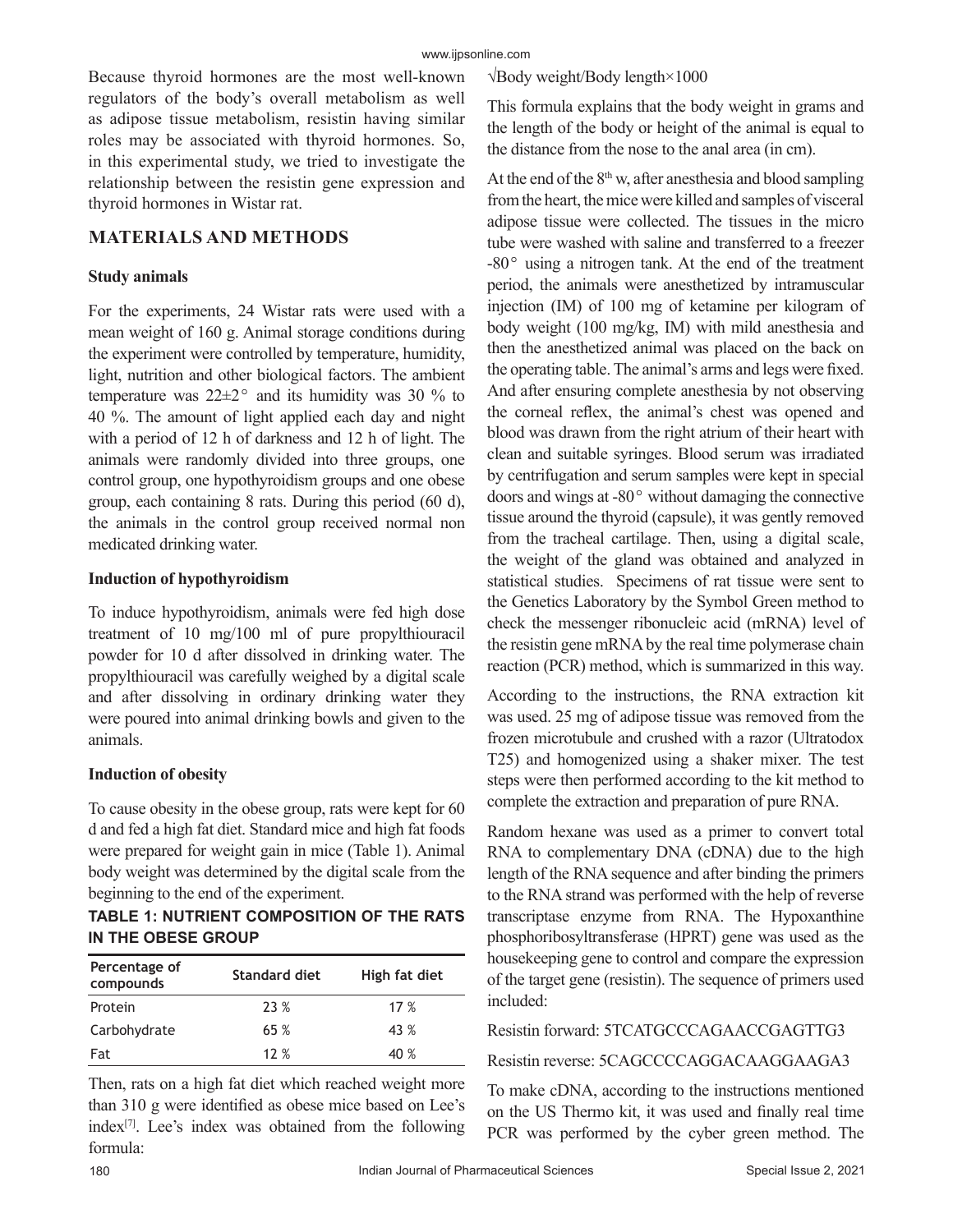calculation of relative fold change in gene expression was performed in experimental groups using the method described previously<sup>[8]</sup>.

#### **Sample measurement and analysis**

The amount of triiodothyronine (T3) and thyroxine (T4) hormones in the serum was determined by the radioimmunoassay method with the corresponding commercial kits.

#### **Statistical methods**

The research data were presented using descriptive statistics like a mean and standard error. Initially, the Kolmogorov-Smirnov test was used to evaluate the normal distribution of the data. Then, for the initial comparison between the weight data in the studied groups, one way analysis of variance test was used and then in case of the statistical difference between groups, the Toki test was used. In case of non-parametric data Kruskal-Wallis one way analysis was used. Independent t test was also used to compare the expression of resistin gene between the double groups and the significance level was considered to be less than 0.05. All statistical calculations were performed using version 19 of SPSS software. The charts were also drawn using Graphpad prism software.

### **RESULTS AND DISCUSSION**

As shown in fig. 1, a study of weight measurement in three intervention groups found that the obese group with a mean weight of  $345\pm12.8$  g had a significantly higher weight than the two hypothyroid and control groups  $(p<0.05)$ . However, the hypothyroid group, despite having a higher average weight than the control group, did not have a statistically significant difference with the control group  $(p=0.067)$ . Hypothyroidism group had a significantly higher thyroid weight than the two hypothyroid and control groups ( $p<0.05$ ). There was no difference between the obese and the control group in terms of thyroid weight  $(p=0.327)$ .

According to fig. 2, the study of T3 and T4 hormones also showed that the hypothyroid group had significantly lower T3 and T4 than both control and obese groups  $(p<0.05)$ . However, the two groups of obesity and control did not differ in terms of the level of these hormones ( $p$  $>$ 0.05).

The results of the study of the relative expression of resistin gene in three study groups are shown in fig. 3. There was no significant difference in Kruskal-Wallis one way analysis between three study groups  $(p>0.05)$ . However, the control group had less expression than the two obese and hypothyroid groups. Based on the area under the curve (AUC) calculated for the ratio of gene expression and whether or not the animals were obese  $(AUC=0.764, p=0.031)$ , the cut off 1.44 was calculated. Based on this, the mice were divided into two groups: high resin expression and low resin expression. Based on this, a comparison of T3 and T4 levels between the two groups was performed and the results are shown in fig. 4. Accordingly, the group with high expression of resin had less T4 and T3 than the group with low expression of resistin (p=0.001, 0.027, respectively).





**\*Significant difference between groups, p<0.05; ns: no signifi**cant difference,  $(\blacksquare)$  Control group;  $(\blacksquare)$  Oebse group;  $(\blacksquare)$ **Hypothyroid group**



**Fig. 2: T3 and T4 hormones in the study groups \*Significant difference between groups, p<0.05; ns: no signifi**cant difference, ( $\blacksquare$ ) Control group; ( $\boxdot$ ) Oebse group; ( $\Box$ ) **Hypothyroid group**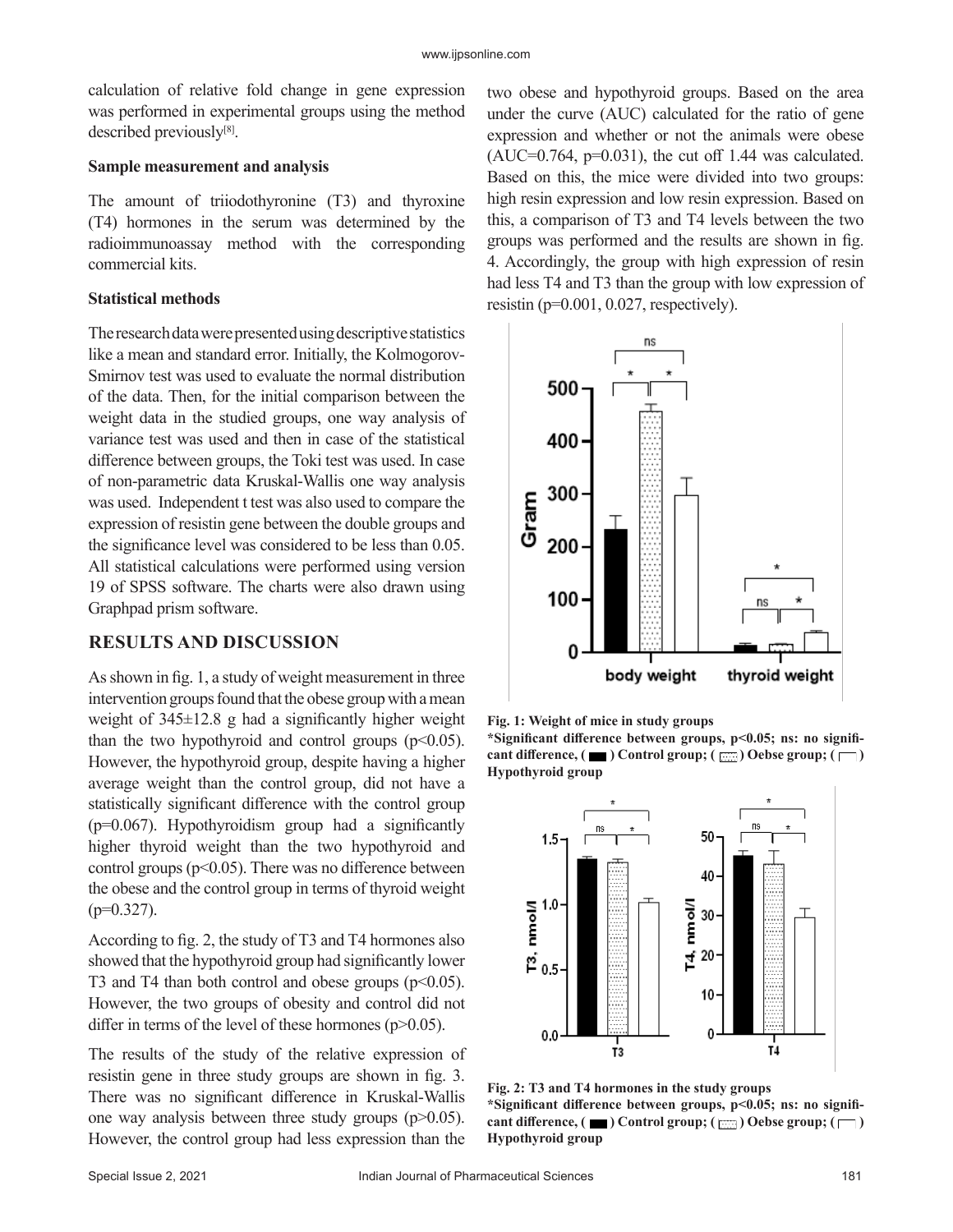

**Fig. 3: Relative expression of resin gene in study groups**



**Fig. 4: Comparison of T3 and T4 levels between the two groups with high and low resin expression**

**\*Significant difference between groups, p<0.05**

The function of the thyroid gland and adipose tissue are strongly linked together. Recently, the discovery of endocrine functions of adipose tissue has shown that adipose tissue has not only a storage function but also an active regulatory function in energy metabolism<sup>[9]</sup>.

Changes in the number of thyroid hormones have been found to influence insulin release and responsiveness. The link between insulin tolerance and thyroid activity has been explored in both human and animal studies.

Resistin plays a significant function in the pathogenesis of obesity related insulin resistance and type 2 diabetes mellitus in animal models, but its exact position in humans remains unclear. Resistin has certain pro inflammatory cytokine properties and plays a significant function in inflammatory diseases independent of its function in insulin resistance. It was proposed that resistin modulates molecular pathways that sustain cross talk between inflammation and metabolic markers<sup>[10]</sup>. Thyroid hormone abnormalities and resistin interference have been studied in different diseases. Our results showed an inverse relationship between resistin gene and thyroid function $[10]$ .

In confirmation of our study, Botella-Carretero *et* 

*al.*[11] demonstrated an increase in resistin and thyroid stimulating hormone (TSH) in thyroid cancer patients during the withdrawal of thyroid hormones for iodine scan, but this increase was not different from the control group. Prescribing T4 and reducing thyrotropin levels was no longer significant to increase resistin with the control group, but in this study, thyroid follicular cancers were examined because of their higher prevalence.

While Krassas *et al.* could not demonstrate a relationship between resistin and thyroid hormone status<sup>[12]</sup>. High doses of T3 did not have any effect on resistin, whereas diminished leptin and adiponectin gene expression in calorie restricted obese rats occurred. A positive correlation between resistin, free T3 (fT3) and free T4 (fT4) had been documented by Yaturu *et al.*[13].

Bossowski *et al.* showed similar results in untreated Graves' patients in whom resistin levels were higher compared to simple goiter and Hashimoto disease patients<sup>[14]</sup>. Nogueiras *et al.* observed resistin mRNA levels increased in adipose tissue in hypothyroid rats, whereas it decreased to almost undetectable levels in hyperthyroid rats<sup>[15]</sup>.

In another study consisting of 53 hypothyroid patients and 30 controls, Krassas *et al.* also did not observe any difference between control and patient groups in terms of resistin. After 4-5 mo treatment, normalization of thyroid hormone levels did not result in a significant change in resistin levels[12]. Iglesias *et al.* observed similar resistin levels in pre-treatment and post treatment periods in hypothyroid patients, whereas those levels were significantly lower in hypothyroid patients than the euthyroid control group<sup>[16]</sup>.

Feng and his colleagues strongly linked cancers like prostate, colorectal, breast and gastric cancers with resistin, but did not mention a link between adipokines and thyroid diseases<sup>[17]</sup>. Owecki and his colleagues point to a decrease in the amount of resistin in people with thyroid cancer after total thyroidectomy<sup>[18]</sup>. Nogueiras et al. showed in patients with hyperthyroidism, the level of resistin decreases $[15]$ .

There are so many contradictions between studies and this disagreement could be due to difference in study methods and study design as well as we have used animal models while other studies have evaluated resistin levels in human subjects. Also, we have evaluated its expression, not the amount of resistin in the serum. The reasons for the inconsistent results from various studies can be summarized as follows: Plasma serum cannot be considered for the study of resistin, because, firstly, plasma levels of resistin are derived from various tissues such as